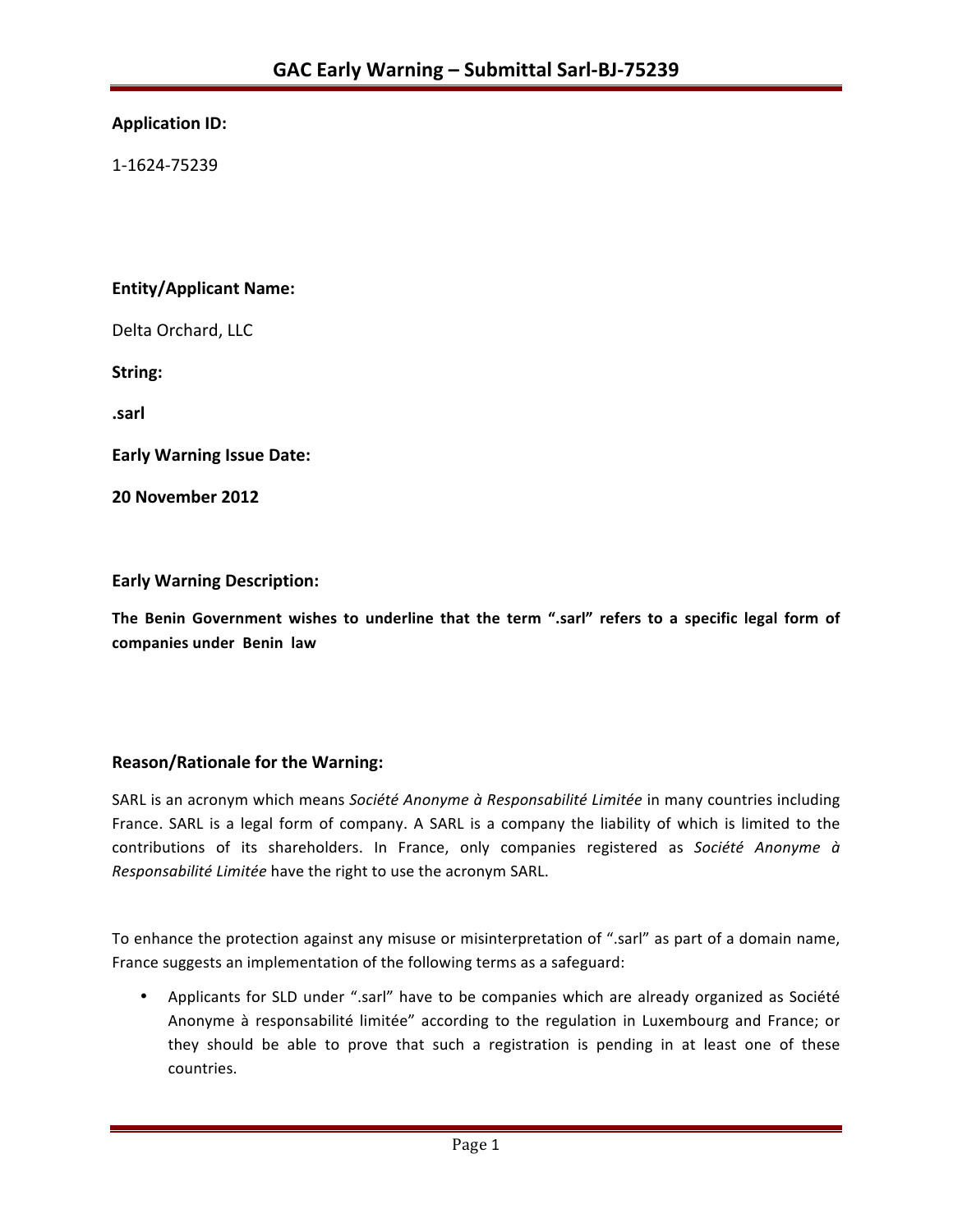• Applicants for SLD under ".sarl" have to prove that they are subject to liability as a SARL by providing a full set of valid documents from their respective jurisdiction.

**Possible Remediation:**

**Further Notes from GAC (Optional):** 

# **Instructions for Applicant**

# **ICANN** strongly encourages that the applicant work with relevant parties as soon as possible to address the concern voiced in the GAC Early Warning.

Upon receipt of this GAC Early Warning, the applicant has 21 calendar days to inform the GAC and ICANN, through the TLD Application System (TAS), of its decision to either withdraw or continue with the application. If the applicant does not notify the GAC and ICANN within 21 days of receiving the GAC Early Warning of its decision. The application will not move forward with the evaluation process.

#### **Asking questions about your GAC EW**

If you have questions or need clarification about your GAC Early Warning, please contact {*TBD*}. As highlighted above, ICANN strong encourages applicant's to contact {TBD} as soon as practical to ensure you are able to move to the next steps within the 21 day allotted time period.

#### **Continuing with your application**

If the applicant chooses to continue then they must complete the "Applicant's Response" section below notifying the GAC of intended actions, including the expected completion date, and remit their response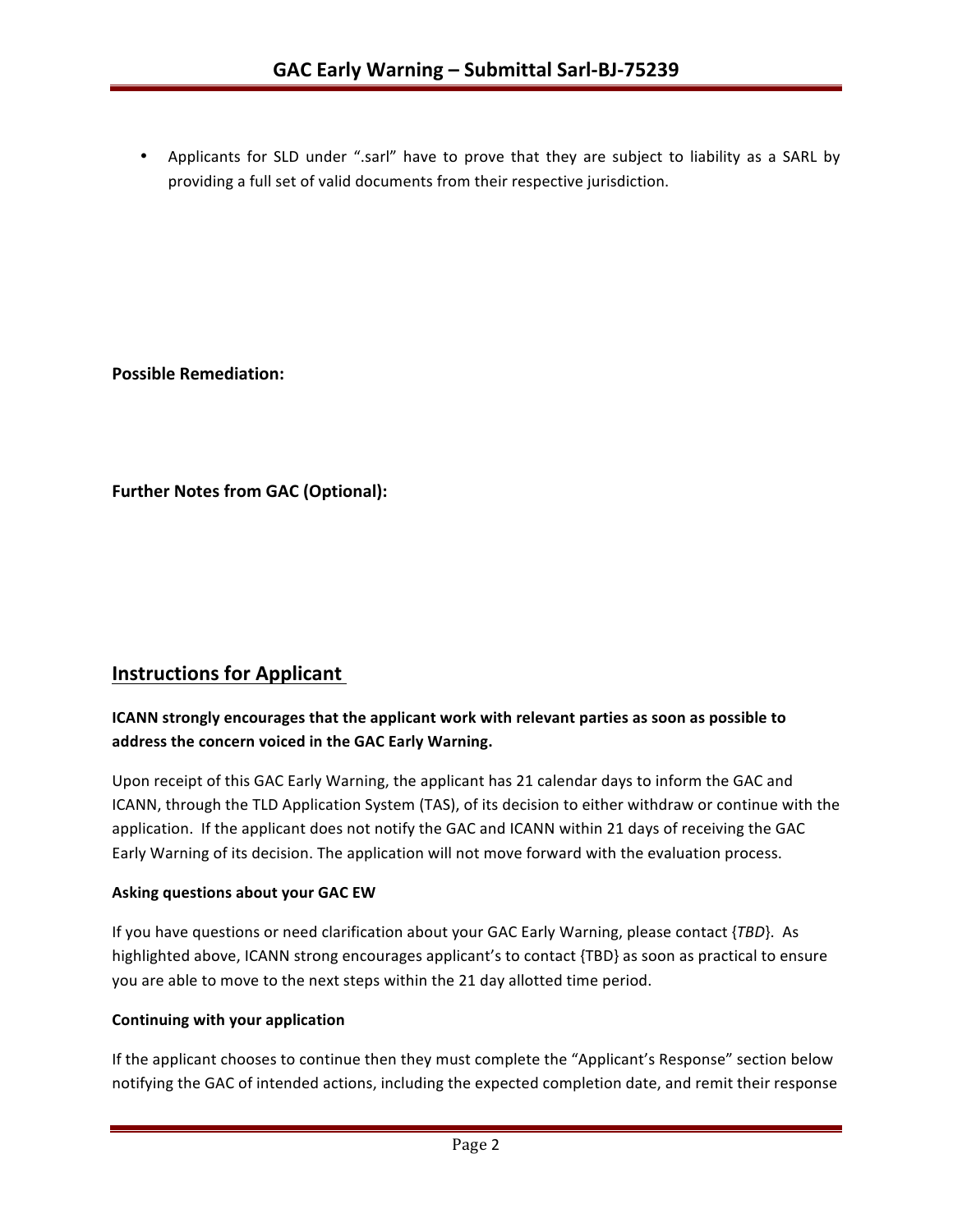to {need to define where this will be sent} within 21 days. Separately, the applicant must indicate in TAS its intention to continue with their application.

To complete these tasks the applicant must perform the following steps:

- 1. Log into TAS
- 2. Open the GAC Early Warning task
- 3. Click on the "Continue" button
- **4.** Separately, submit the GAC EW with the completed "Applicant Response" section to {*TBD* }

#### **Withdrawing your application**

Applicants choosing to withdraw must notify ICANN and the GAC within the 21-day window to be eligible for a refund of 80% of the evaluation fee (USD 148,000).

To receive the 80% refund, within 21-days the applicant must perform the following steps:

- 1. Log into TAS
- 2. Open the GAC Early Warning task
- **3.** Click on the "Withdraw" button

#### For questions please contact: gacearlywarning@gac.icann.org

#### **Applicant Response:**